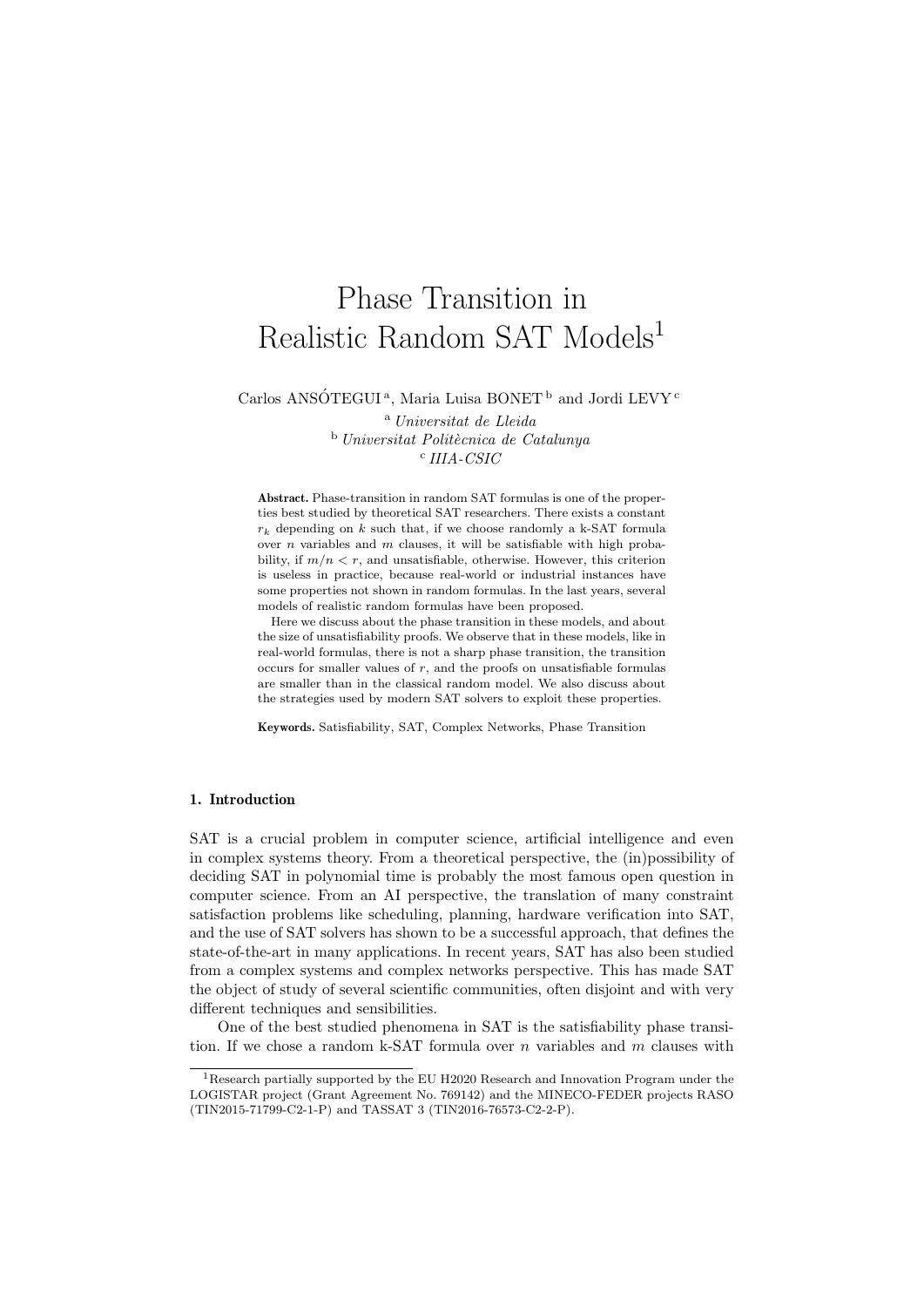uniform probability, we fix the ratio  $\alpha = m/n$  and make n tend to infinite, the probability that the formula is satisfiable will tend to 0, when  $\alpha < r_k$ , and to 1 when  $\alpha > r_k$ , where  $r_k$  is a constant that only depends on k. The existence of this satisfiability threshold has been shown experimentally [17]. It has also been shown that most difficult to solve random SAT instances are located around this satisfiability threshold. This motivates the generation of instances close to the satisfiability threshold when using a random model to generate SAT instances for solvers evaluation. For  $k = 2$ , the phase transition has been rigorously proved for  $r_2 = 1$ . For  $k = 3$ , experimentally it has been estimated  $r_3 \approx 4,27$ , and several upper and lower bounds for  $r_3$  have been proved. Using the *cavity method*, a technique applied in statistical mechanics to analyze the Ising models and other physical systems, Mézard and Zecchina  $[20]$ , Mézard et al.  $[21]$  found an exact value for  $r_3$ . However, this cannot be considered a rigorous prove since it is based in some heuristics. The same technique is behind the Braunstein et al. [10] survey propagation algorithm, that is the most efficient SAT solving algorithm when dealing with random SAT instances near the phase transition threshold.

The main difference difference between real-world SAT instances and random instances is the presence of a structure. This structure may be revealed representing them as graphs. Real-world instances use to be scale-free [2], which means that the number of occurrences of variables  $k$  follows a power-law distribution  $P(k) \sim k^{-\delta}$ . They are also very modular [4], and have a small fractal dimension [5]. The space of tree-like resolution proofs, also called *hardness*, of these instances use to be small, when compared with random instances [1, 9].

The scale-free structure of real-world networks is usually explained as the result of preferential attachment [8]. If we have a growing network where new nodes get connected to old nodes with probability proportional to the number of edges they already have, we get a network where  $P(k) \sim k^{-2}$ . Most real-world SAT instances are not the result of a growing process. In this case, the scale-free structure may be the result of a communication-optimization process. Modularity may be the result of a local structure or low fractal dimension. For instance, a network with  $n$  nodes, where every node is only connected to two neighbors, forming a ring of dimension 1, has modularity close to 1, when partitioning it forming a ring of dimension 1, has modularity close to 1, when partitioning it into modules of  $\sqrt{n}$  consecutive nodes. The low fractal dimension has a more intriguingly explanation. As we will see, the satisfiability phase transition in SAT instances is related with the percolation threshold in graphs. It is known that the biggest connected component of a graph, in the percolation threshold, has a low fractal dimension [12]. If we assume that real-world SAT instances are also in the satisfiability threshold, the same reason may explain their low fractal dimension.

In this article, we will focus on two new models of random SAT instances that capture the nature of real-world SAT instances better than the traditional uniformly-random model: the scale-free SAT model [3, 6] and the popularitysimilarity SAT model [19]. We will discuss on the satisfiability threshold on these models, and its relation with the proof-size of unsatisfiable instances. We will relate the satisfiability threshold with the percolation threshold on graphs and we will describe a method that may help to characterize the satisfiability threshold based on techniques already developed for networks.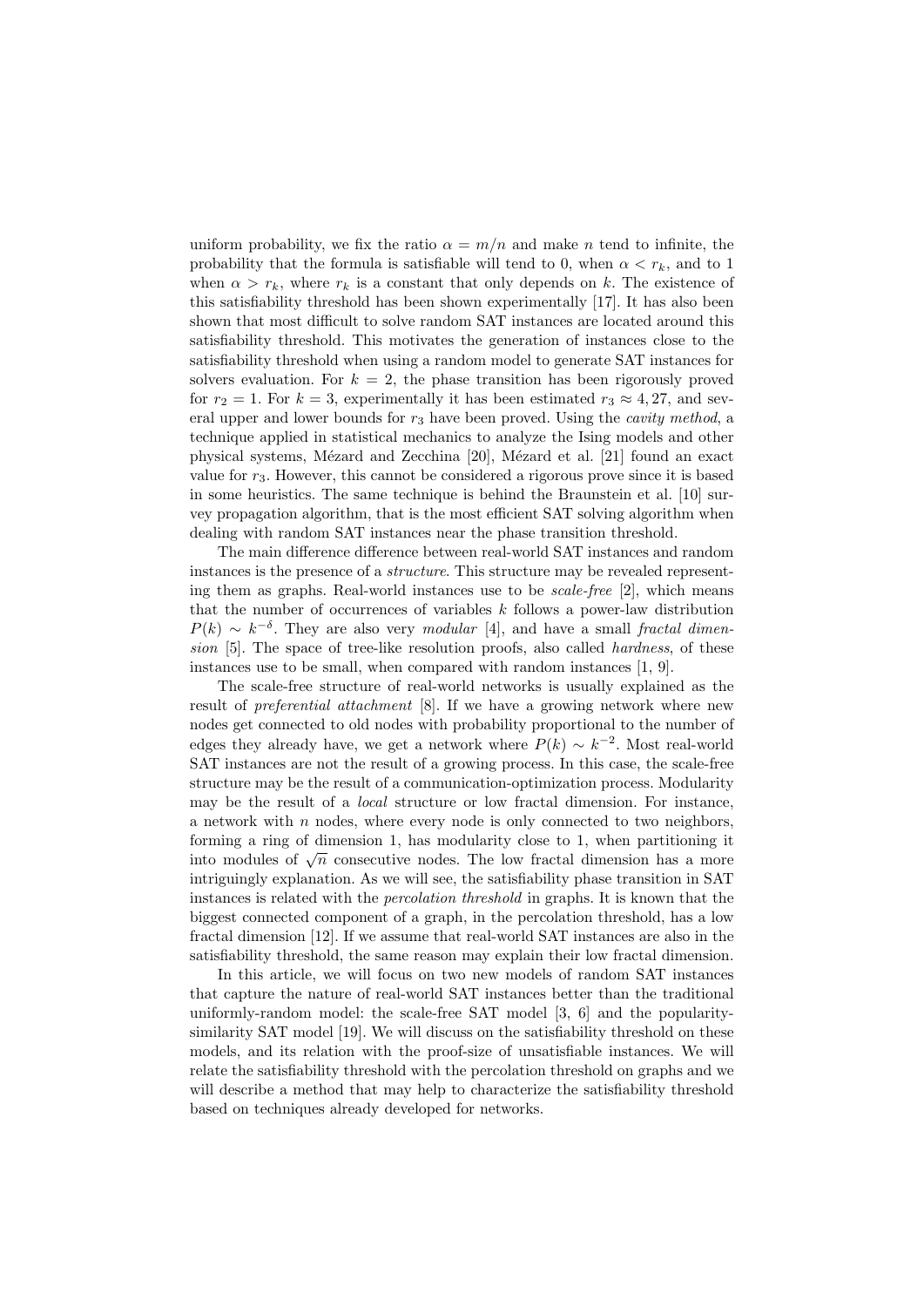# 2. Phase Transition in 1-SAT

There is a close relationship between percolation threshold in graphs and satisfiability threshold in SAT instances. Percolation theory describes the behavior of connected components in a graph when we remove edges randomly (or we construct it adding random edges). Erdös and Rényi  $[14]$ , in a seminal paper, proposed a random graph model  $G(n, m)$  where all graphs with n nodes and  $m$  edges are selected with the same probability. Gilbert [18] proposed a similar model  $G(n, p)$  where n is also the number of nodes, and every  $\binom{n}{2}$  possible edge is selected with probability p. For not very sparse graphs (when  $p n^2 \to \infty$ ), both models have basically the same properties taking  $m = \binom{n}{2}p$ . Erdös and Rényi [15] also studied the connectivity on these graphs and proved that

- when  $m < n/2$ , a random graph almost surely has no connected component larger than  $\mathcal{O}(\log n)$ ,
- when  $m = n/2$  a largest component of size  $n^{2/3}$  almost surely emerges. Later, [12] proved that this connected component has a small fractal dimension. And,
- when  $m > n/2$ , the graph almost surely contains a unique giant component with a fraction of the nodes and no other component contains more than  $\mathcal{O}(\log n)$  nodes.

In next section, we will see that the phase transition observed in graphs is responsible for the abrupt satisfiability transition observed in random SAT. There exists a relation between the existence of connected components (in the formula represented as a graph) and the existence of a unsatisfiability core of clauses (i.e. of a unsatisfiability proof) that makes the formula unsatisfiable. The existence of a big connected component in a SAT formula implies the existence of a contradiction, i.e. the existence of a big unsatisfiability proof. But, what happens with small connected components? Could not them make the formula unsatisfiable? In classical models of random formulas, existence of small minimal unsatisfiability cores of clauses (cores for short) is much less probable than existence of large cores. Therefore, in these models, we can add clauses and we do not get a contradiction until we get a giant connected component. These models show then an abrupt phase transition. However, there are other models where the unsatisfiability of the formula is due to the existence of small cores. In this second case, there is not a proper phase transition threshold. In order to analyze this second phenomena, we will study the phase transition in 1-SAT formulas.

1-SAT formulas are conjunctions of one-literal clauses. The only possible minimally unsatisfiability core is  $\{a, \neg a\}$ , for some variable a. Therefore, in this model all cores are small. There are satisfiable 1-SAT formulas of any size (since we can have repeated clauses). However, a random formula with just one repeated variable has probability  $1/2$  to be unsatisfiable. In order to find the phase transition threshold, if it really exists, we may compute the probability of a formula with  $m$ clauses over  $n$  variables to not contain repeated variables:

$$
P(n,m) = \frac{n-1}{n} \frac{n-2}{n} \cdots \frac{n-m+1}{n} = \frac{(n-1)!}{(n-m)! \, n^{m-1}}
$$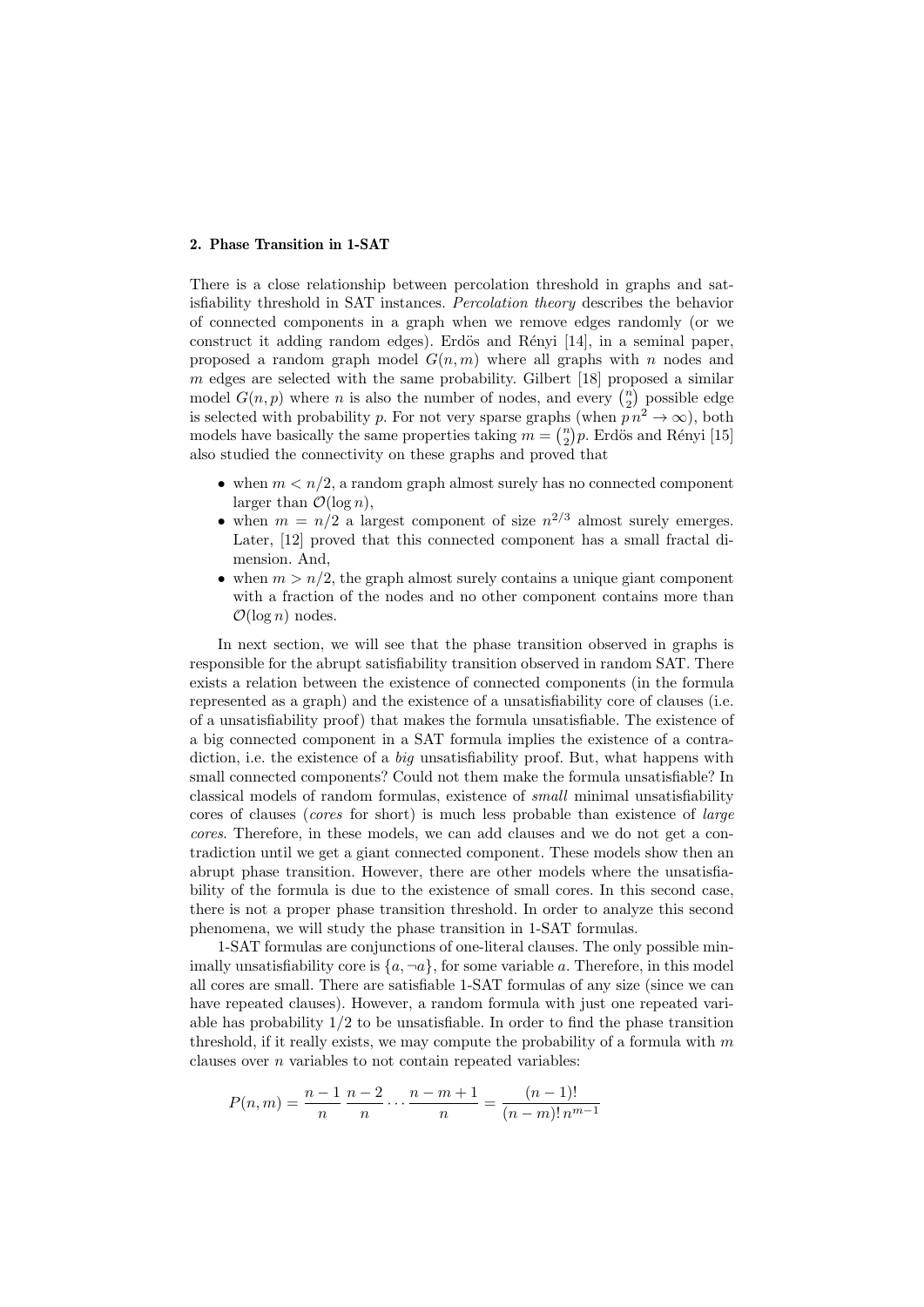

Figure 1. Fraction of satisfiable random 1-SAT formulas as a function of clause/variable for  $n$  between  $2^8$  and  $2^{14}$ . Dots represent experimental data, and continuous lines the prediction  $P(n, m)$  for the probability of not repeated variables. The experimental fraction is approximated repeating the experiment for 50 formulas.

Using Stirling's approximation and  $\lim_{n\to\infty}(1-1/n)^n=e^{-1}$ , for big values of  $n - m$ , this probability can be approximated as:

$$
P(n,m) \approx \frac{\sqrt{2\pi (n-1)} \left(\frac{n-1}{e}\right)^{n-1}}{\sqrt{2\pi (n-m)} \left(\frac{n-m}{e}\right)^{n-m} n^{m-1}}
$$
  
=  $e^{1-m} (1 - 1/n)^{n-1/2} (1 - m/n)^{m-n-1/2}$   
 $\approx e^{-m} (1 - m/n)^{m-n-1/2} = \frac{1}{\sqrt{1 - m/n}} \left(\frac{1}{e^{m/n} (1 - m/n)^{1-m/n}}\right)^n$ 

If we replace  $m = r n$ , with  $r < 1$ , we get  $P(n, r n) \approx \frac{1}{\sqrt{1-r}} \left(\frac{1}{e^r (1-r)^{1-r}}\right)^n$ . When  $n \to \infty$ , the function  $P(n, rn)$  has a phase transition, but it is located at the critical value of r solving:  $e^r (1 - r)^{1 - r} = 1$ . However, the unique solution of this equation is  $r = 0$ .

Therefore, 1-SAT has a phase transition point, when  $m = r n$  and  $n \to \infty$ , but it is located at  $r = 0$ . In Figure 1 we represent the fraction of satisfiable formulas with respect to  $m/n$  found experimentally and the theoretical prediction for the occurrence of the fist repeated variable. Since the repetition of variables does not imply the unsatisfiability of the formula, the experimental data are moved to the right of theoretical data.

In Section 4, we will see another example of formulas with a phase transition at  $r = 0$ , and where cores are small. We conjecture that, in a random SAT model, when small cores are more probable than large cores, the phase transition threshold is  $r = 0$ . And, when large cores are more probable than small cores, then the percolation threshold, obtained with our criterion, and the phase transition threshold are equal.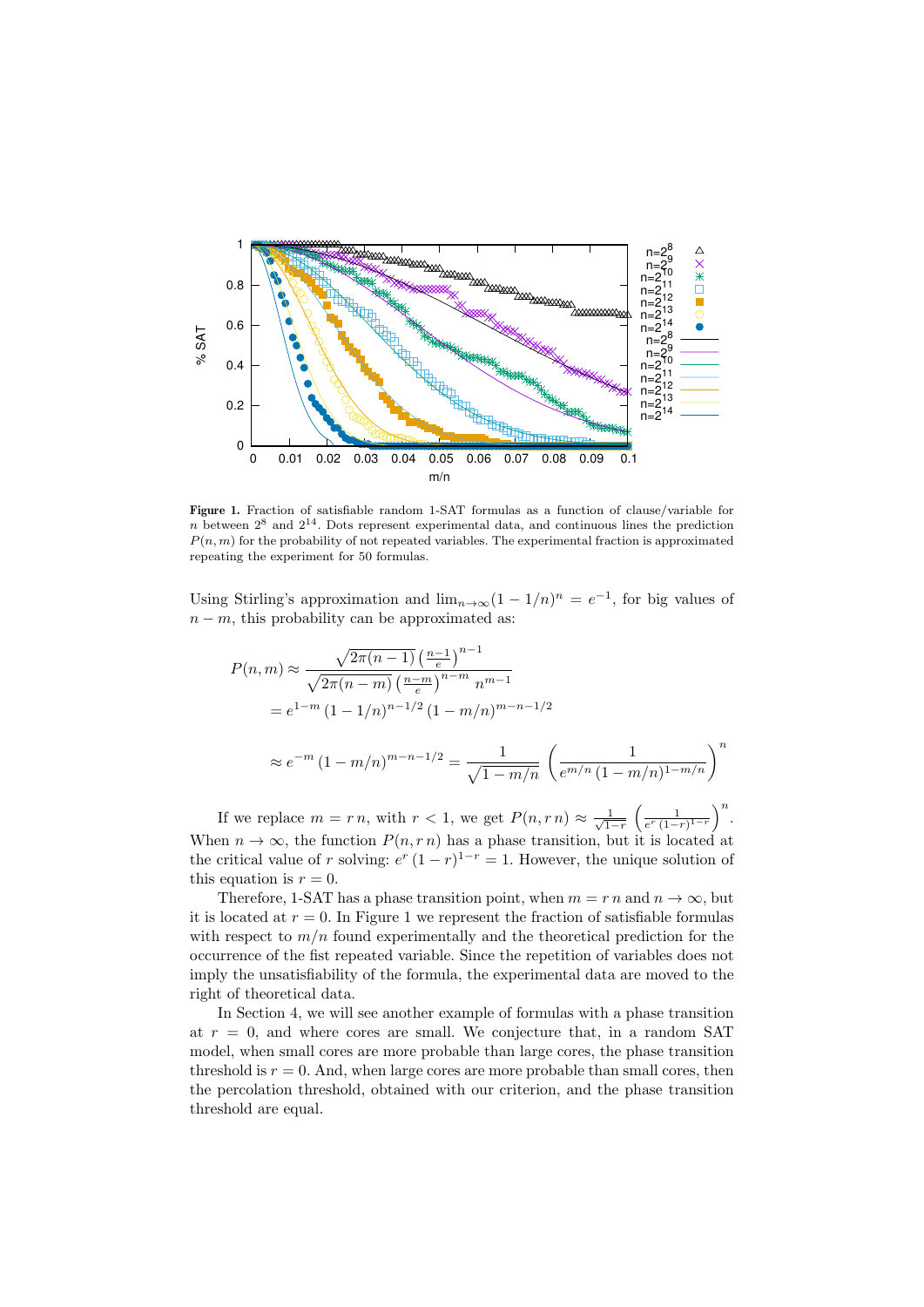# 3. A Criterion for Phase Transition in 2-SAT

In this section we consider clauses of up to 2 literals. It may be argued that, since 2-SAT is a polynomial problem, these formulas are not interesting. However, this only means that we cannot observe the easy-hard-easy pattern on the difficulty of solving the formulas. But we can observe the sharp and smooth satisfiability transitions, and analyze the size of unsatisfiable cores.

Unsatisfiability proofs of 2-SAT formulas are characterized by bicycles [7, 11]. We define a cycle in a 2-SAT formula F as a sequence of literals  $x_1, \ldots, x_n$  such that,  $\neg x_i \lor x_{i+1}$ , for any  $i = 1, \ldots, n-1$ , and  $\neg x_n \lor x_1$  are clauses of F. We define a *bicycle* in a 2-SAT formula as a cycle  $x_1, \ldots, x_n$  such that there exists a variable a satisfying  $\{a, \neg a\} \subset \{x_1, \ldots, x_n\}$ . A 2-SAT formula is unsatisfiable if, and only if, it contains a bicycle [7, 11].

We will also consider random graphs with  $n$  nodes and  $m$  edges and connected components, defined as subsets of nodes such that any pair of them is connected by a path inside the component. A random graph of size  $n$  is said to contain a  $giant$  connected component if almost surely<sup>2</sup> it contains a connected component with a positive fraction of the nodes. Given a model of random graphs, we say that  $r$  is the *percolation threshold* if any random graph with  $n$  nodes and more than  $r n$  edges almost surely contains a giant component. In a random graph, the degree of a node x, noted  $k_x$ , is a random variable. The random variable k represents the degree of a random node chosen with uniform probability.<sup>3</sup>

As we comment in the introduction, there is a parallelism between graphs and SAT formulas, and between the percolation threshold and the satisfiability threshold. We can consider the graph of all literals of a formula, where every clause clause  $a \vee b$  is represented as an edge  $a \leftrightarrow b$  between nodes a and b. However, notice that a connected component in the graph is not a bicycle in the formula (in a bicycle, the clause  $a \vee b$  is connected to  $\neg b \vee c$ , whereas in a connected component the edge  $a \leftrightarrow b$  is connected to  $b \leftrightarrow c$ .

Theorem 1 establishes a criterion for the existence of a giant bicycle in a formula. The proof of the theorem resembles Cohen et al. [13], Molloy and Reed [22]'s criterion for the existence of a giant component in a graph when  $\frac{E[k^2]}{E[k]} > 2$ , where  $k$  is the degree of a random node, and  $E$  denotes expectation. However, notice that, in Theorem 1, the 2 of Molloy-Reeds criterion is replaced by a 3.

**Theorem 1** Let  $F$  be a random 2-SAT formula generated with a model where (1) the number of occurrences of literals x and  $\neg x$ , noted  $k_x$  and  $k_{\neg x}$ , follow the same and independent probability distribution<sup>4</sup> and  $(2)$  the probability of clause  $x\vee y$  only depends on the probability distributions for  $k_x$  and  $k_y$ . Then, F contains a giant bicycle if, and only if,  $\frac{E[k^2]}{E[k]} + E[k] > 3$ . Or, equivalently:  $\frac{E[K^2]}{E[K]} > 3$ , where  $K_x = k_x + k_{\neg x}$ , for every variable x.

<sup>&</sup>lt;sup>2</sup>Almost surely or with high probability means that, in the model of random graph, as  $n \to \infty$ , the probability tends to 1.

<sup>&</sup>lt;sup>3</sup>In some of the models of random graphs that we will consider, not all degrees of nodes follow the same probability distribution. Therefore, we will distinguish between k and  $k_x$ .

<sup>&</sup>lt;sup>4</sup>The distribution is the same for  $k_x$  and  $k_{\neg x}$ , but it can be different for the number of occurrences of distinct variables  $k_x$  and  $k_y$ .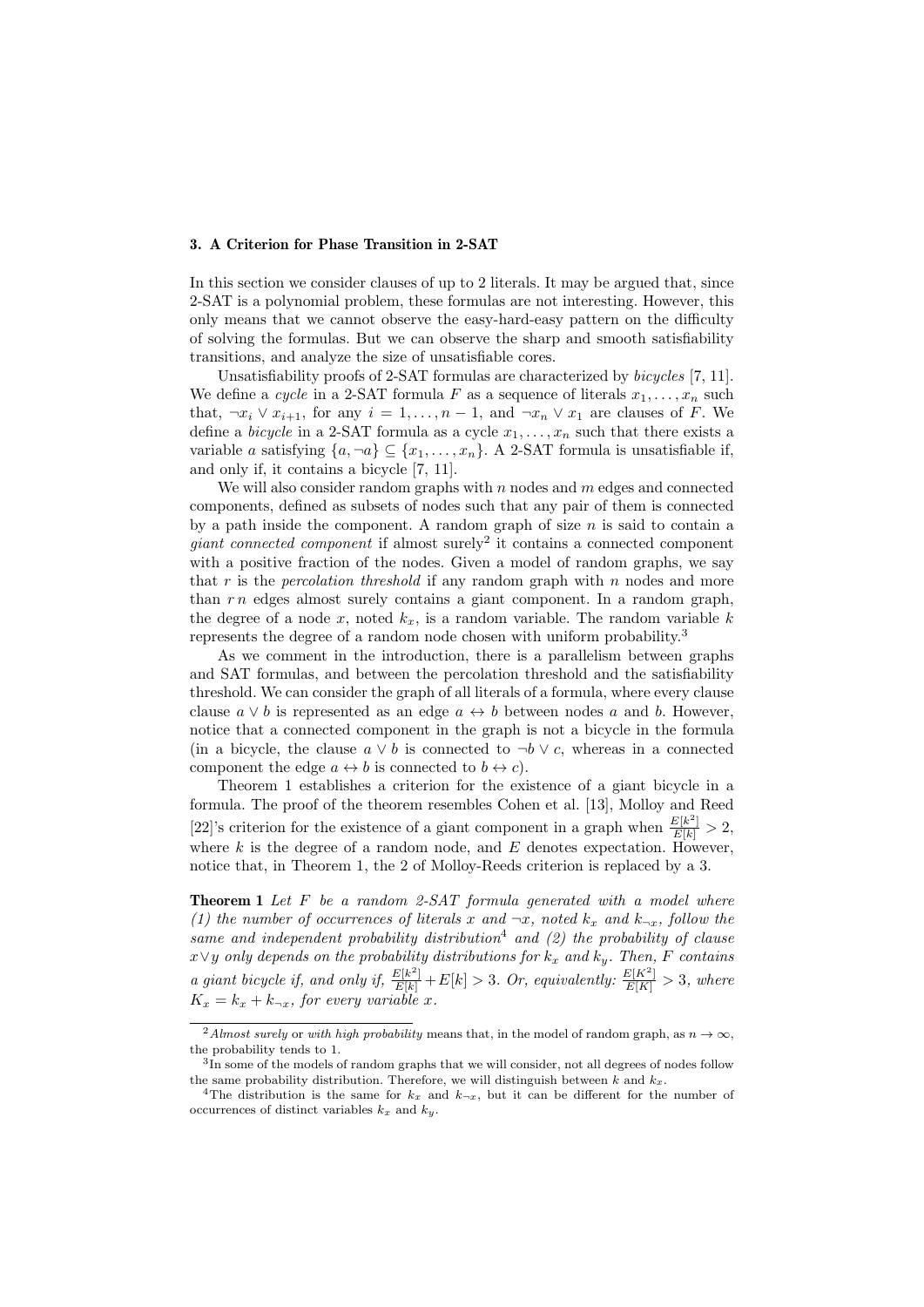PROOF: A similar theorem is proved in detail in [6], following similar arguments as in [22]. Here we only sketch the proof following arguments of [13], that are more in the style of physics.

In percolation theory we get a giant connected component when a node  $i$ , connected to a node  $j$ , is also connected in average to at least one other node. Formally, when the expected degree of i, conditioned to the fact that i and j are connected, is  $E[k_i | i \leftrightarrow j] = 2$ .

In our case, in order to emerge a giant cycle, when there is a clause  $x \vee y$ , we have to find another clause containing  $\neg x$ . It is difficult to find a criterion expressing such condition dealing with literals. Instead, we will reason about variables. When we have a clause containing variable x, i.e.  $x \vee y$  or  $\neg x \vee y$ , for some literal y, we have to find another clause that contains  $\neg x$ , or x, respectively, allowing us to continue the construction of the cycle. In this situation, the expected number of other clauses containing  $x$  is 2, that added to the original clause gives the 3. Let  $\pm x \vee y$  express the fact " $x \vee y \in F$  or  $\neg x \vee y \in F$ , for some literal y, and let  $K_x = k_x + k_{\neg x}$  be the number of occurrences of variable x. Formally, our criterion can be written as  $E[K_x | \pm x \vee y] > 3$ . This criterion is the necessary and sufficient condition to continue the construction of a set of clauses, ensuring that the probability that this set contains a fraction of the literals tends to one.

Using Bayes, we have

$$
E[K_x \mid \pm x \lor y] = \sum_{k=0}^{\infty} k P(K_x = k \mid \pm x \lor y) = \sum_{k=0}^{\infty} k \frac{P(K_x = k \land \pm x \lor y)}{P(\pm x \lor y)}
$$

$$
= \sum_{k=0}^{\infty} k \frac{P(\pm x \lor y \mid K_x = k) P(K_x = k)}{P(\pm x \lor y)}
$$

Under the conditions of the theorem we have that the probability of a clause conditioned to the fact that the number of occurrences of one of its variables is  $k$  is  $P(\pm x \vee y \mid K_x = k) = \frac{k}{n-1}$  and, the probability of any clause is  $P(\pm x \vee y) = \frac{E[K_x]}{n-1}$ . Therefore

$$
E[K_x \mid \pm x \lor y] = \sum_{k=0}^{\infty} k \frac{\frac{k}{n-1} P(K_x = k)}{\frac{E[K_x]}{n-1}} = \frac{\sum_{k=0}^{\infty} k^2 P(K_x = k)}{E[K_x]} = \frac{E[K_x^2]}{E[K_x]}
$$

Now, since  $K_x = k_x + k_{\neg x}$  and  $k_x$  and  $k_x$  follow the same distribution, we have  $E[K_x] = 2 E[k_x]$  and  $E[K_x^2] = 2 E[k_x^2] + 2 E^2[k_x]$ . Therefore,  $\frac{E[K^2]}{E[K]} = \frac{E[k^2]}{E[k]} + E[k]$ .

Finally, we prove that any giant cycle in a formula is, with high probability, a bicycle. I.e. any set of literals containing a fraction of all literals will almost surely contain also a literal a and its negation  $\neg a$ . We are in the presence of  $2n$ literals and a giant cycle of size  $r n$  (where  $0 < r < 1$ ). The probability of having two given literals in the giant cycle is roughly  $r^2$ . But then, the giant cycle can have any of the *n* pairs of the form  $(x, \neg x)$  with probability  $1 - (1 - r^2)^n$ , which tends exponentially fast to 1.

The previous theorem ensures that, when  $\frac{E[K^2]}{E[K]} > 3$ , there is a giant bicycle containing a fraction of the literals, and the formula is unsatisfiable. However, if the formula is unsatisfiable, it can be due to a small bicycle, and we can not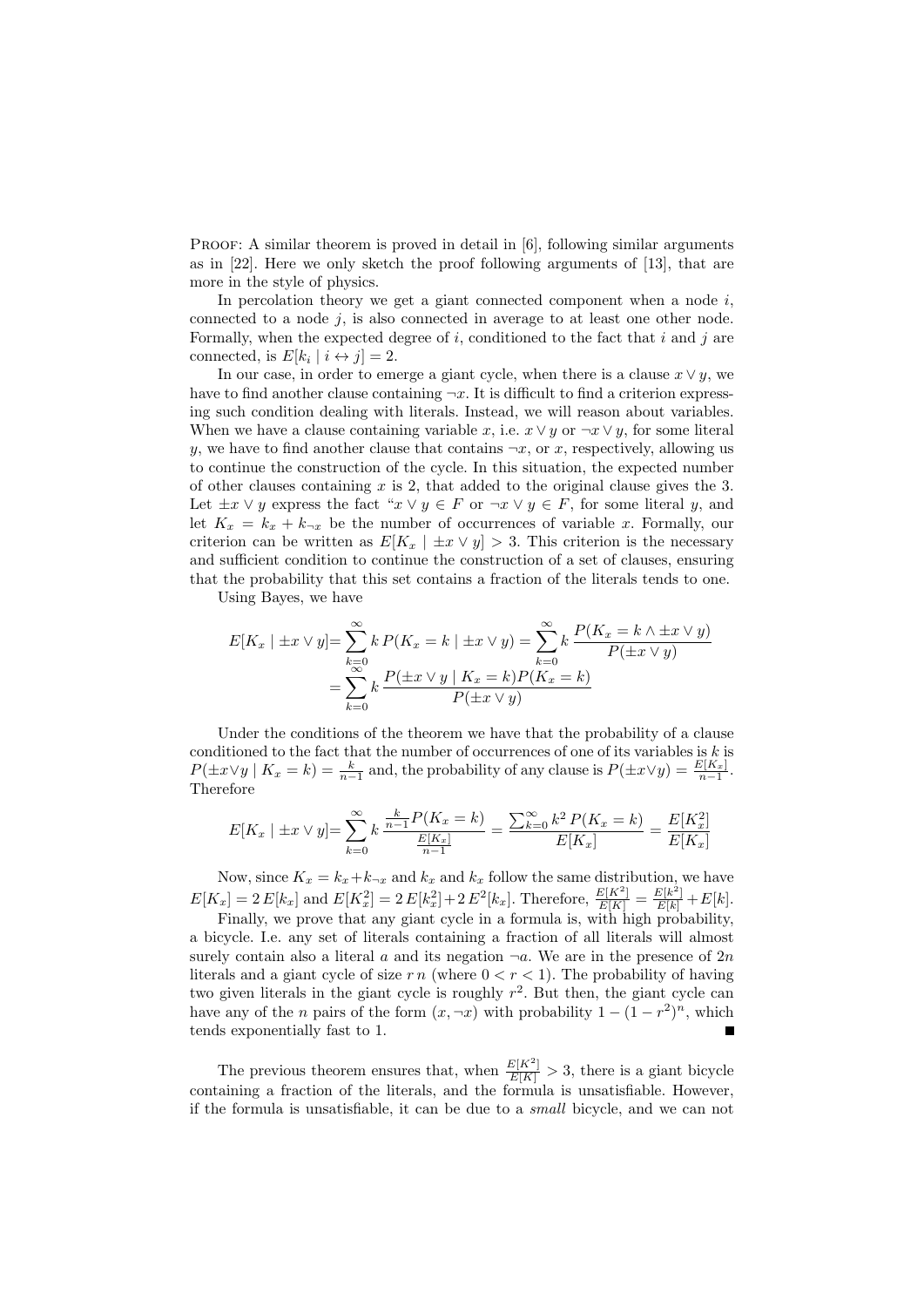conclude  $\frac{E[K^2]}{E[K]} > 3$ . In other words, Theorem 1 establish a sufficient (but not necessary) condition for unsatisfiability of random 2-SAT formulas, which result into an upper bound for the phase transition point. However, we conjecture that, either giant bicycles are more probable than small bicycles and the percolation threshold (obtained with the criterion) is equal to the phase transition point, or, if small bicycles are more probable, the phase transition point is at  $r = 0$ , like for 1-SAT.

# 4. Scale-free 2-SAT Formulas

Random scale-free formulas were introduced by Ansotegui et al. [3]. They are parametric on an exponent  $\beta \in [0,1]$ . Clauses are chosen independently, with possible repetitions, like in the classical random model. However, the probability to be chosen is not uniform, and depends on the probability of their literals  $P(x_1 \vee \ldots \vee x_n) \approx \prod_{i=1}^n P(x_i)$ , being zero when the clause contains repeated variables. The probability of a literal and its negation is the same  $P(x) = P(\neg x)$ , and the probability of variable  $x_i$  is  $P(x_i) \sim i^{-\beta}$ .

Ansótegui et al. [3] proved that in this model, the number of occurrences K of a random variable follows a power-law distribution  $P(K) \sim K^{-\delta}$ , where  $\delta = 1 + 1/\beta.$ 

Recently, Friedrich et al. [16] have proved that scale-free random 2-SAT formulas with exponent  $\delta > 3$  and clause/variable ratio  $m/n < \frac{(\delta - 1)(\delta - 3)}{(\delta - 2)^2}$  are satisfiable with probability  $1-o(1)$ . This gives a lower bound for a possible phase transition point, in terms of  $\delta$ . They conjecture that this bound is tight and that this phase transition exists. Replacing  $\delta = 1 + 1/\beta$  (according to [3, 6]) in [16], we get: Scale-free random 2-SAT formulas with exponent  $\beta$  < 1/2 and clause/variable ratio  $m/n < \frac{1-2\beta}{(1-\beta)^2}$  are satisfiable with probability  $1-o(1)$ . The first statement of the following theorem states that, when the clause/variable ratio exceeds this value, formulas are almost surely unsatisfiable.

**Theorem 2 ([6])** Scale-free random 2-SAT formulas with exponent  $\beta$  < 1/2 and clause/variable ratio  $m/n > \frac{1-2\beta}{(1-\beta)^2}$  are unsatisfiable with probability  $1-o(1)$ . Scale-free random 2-SAT formulas over n variables, exponent  $1/2 < \beta < 1$ , and  $m > \frac{1}{(1-\beta)^2\zeta(2\beta)}n^{2(1-\beta)} + \mathcal{O}(n^{1-\beta})$  distinct clauses, are unsatisfiable with probability  $1 - o(1)$ .

### 5. When Formulas Have Small Refutations

In the previous section, we have seen that, in random scale-free 2-SAT formulas, when  $1/2 < \beta < 1$  the number of clauses needed to make the formula unsatisfiable is sub-linear:  $m = \mathcal{O}(n^{2(1-\beta)})$ . Therefore, the satisfiability threshold –understood as a constant r such that, on the limit  $n \to \infty$ , formulas with less that r n clauses are satisfiable and those with more than r n clauses are unsatisfiable– is  $r = 0$ . In this section, we go further and prove that, when  $\beta$  exceeds a certain bound, scalefree formulas become unsatisfiable due to a small subset of clauses containing variables with small indexes. Moreover, this result holds for clauses of any size.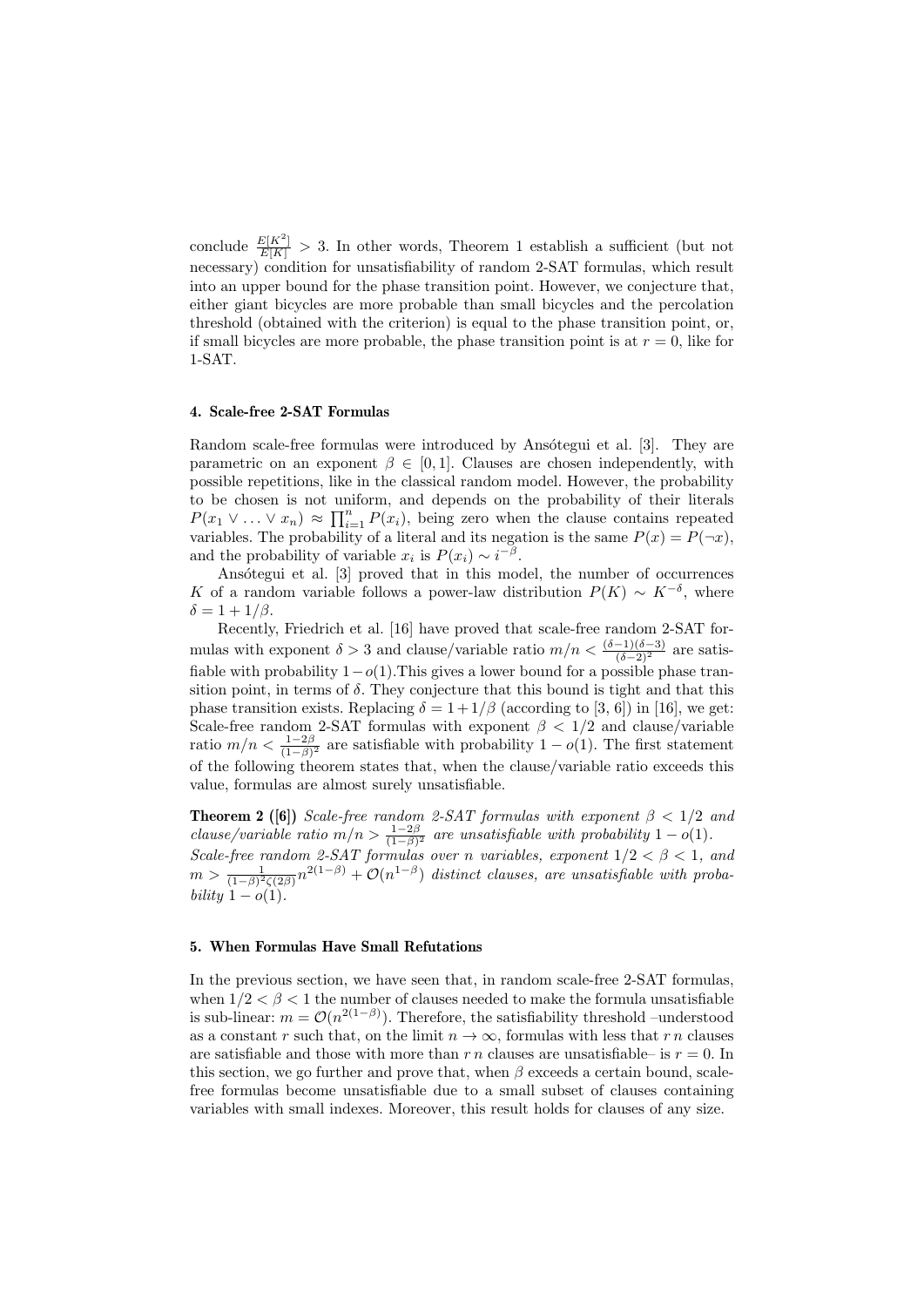**Theorem 3** ([6]) A random scale-free formula over n variables, exponent  $\beta$  and  $\mathcal{O}(n^{(1-\beta)k})$  clauses of size k is unsatisfiable with probability  $1-o(1)$ .

To prove the previous result, it suffices to compute the probability of a clause only containing the smallest  $k$  variables:

$$
P(x_1 \vee \ldots \vee x_k) \ge P(x_1) \cdots P(x_k) (1/2)^k = \frac{1^{-\beta} \cdots k^{-\beta}}{\left(\sum_{i=1}^n i^{-\beta}\right)^k} (1/2)^k
$$

$$
\approx \frac{(k!)^{-\beta}}{\left(2 \int_1^{n} i^{-\beta} \, \mathrm{d}i\right)^k} = (k!)^{-\beta} \left(\frac{1-\beta}{2(n^{1-\beta}-1)}\right)^k
$$

In the limit  $n \to \infty$ , when the number of clauses is  $\mathcal{O}(n^{(1-\beta)k})$ , the formula will contain all  $2^k$  clauses of the form  $\pm x_1 \vee \ldots \vee \pm x_k$  with probability  $1 - o(1)$ .

As in classical random formulas, the expected number of truth assignments that satisfy a scale-free random formula is  $2^{n}(1-2^{-k})^{m}$ . This imposes a linear upper bound on the number of clauses of satisfiable scale-free formulas, i.e. a random scale-free formula with  $m = r n$  clauses of size k over n variables such that  $r > 2^k \log 2$  is unsatisfiable with probability  $1 - o(1)$ . Therefore, the bound in Theorem 3 only *improves* this other linear bound when  $(1 - \beta)k < 1$ , hence when  $\beta > 1 - 1/k$ .

For random scale-free 2-SAT formulas, Theorem 3 predicts that the number of clauses in a satisfiable cannot grow faster that  $\mathcal{O}(n^{2(1-\beta)})$ , due to the emergence of constant size cores. When  $1/2 < \beta < 1$ , the second statement of Theorem 2 predicts exactly the same exponent  $2(1 - \beta)$  for the emergence of a giant bicycle. This suggest that, in this range of  $\beta \in [1/2, 1]$ , the probability of existence of a small and a giant unsatisfiable core of clauses is similar (at least in O-approximation). However, experimental results suggest that the SAT-UNSAT transition is quite smooth, like in classical 1-SAT. This suggest that small cores are, in fact, more prominent.

#### 6. The Effect of Locality

According to the conclusions of the previous section, it seems that the best we can do for solving a random scale-free SAT instance is to instantiate first those variables that occur more frequently. When  $\beta > 1$ , variables with smaller indexes are a constant fraction of all variable occurrences. This implies that by instantiating them first, we would get a polynomial algorithm. For  $\beta < 1$ , the complexity of this algorithm is an open question (nobody has been able to prove that it is polynomial, and nobody has been able to prove either that they require linear tree-like refutation space, which would be an indicator of its hardness). In any case, this is not the heuristics used by most industrial-specialized SAT solvers. The reason is that the scale-free model does not capture another property of realworld SAT instances. Clauses in those instances tend to relate *similar* variables (according to some hidden metrics), i.e. variables that are close or local. This leaded Giráldez-Cru and Levy [19] to define a more sophisticated random model called popularity-similarity model. In this model, the probability that a clause relates a pair of variables depends on the popularity of those variables (popularity is the responsible of the scale-free structure) and their similarity (proximity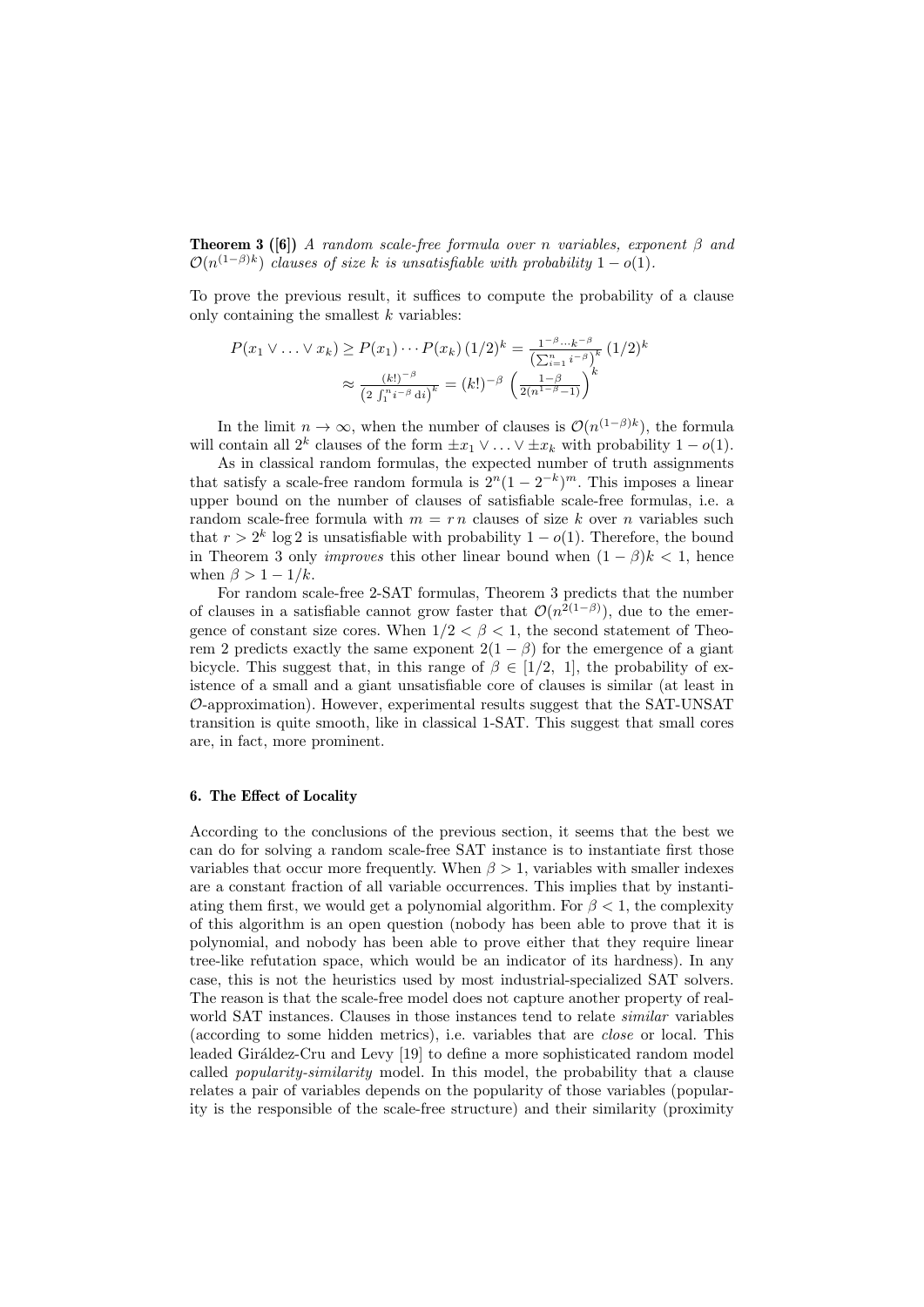in this hidden metrics). There is a parameter, the temperature, that adds some randomness or entropy to the resulting instance. Modern SAT solvers, using the VSID heuristics, are able to use (a combination of) both properties, i.e. they tend to instantiate most popular variables (the ones that occur more frequently) but also closest variables (the ones that are more similar to the ones that have been instantiated recently).

At low temperatures, clauses only relate closest variables. This means that we can have small cores only containing most popular variables (like in the scalefree model) or only containing a small subset of local variables, or a combination of both. The use of the VSID heuristics would be an efficient way to search for those small unsatisfiable cores (and proofs). The analysis of the phase transitions of this model is proposed as a future research. However, the experiments support the hypothesis of the existence of these small cores at low temperature, and the existence of a smooth phase transition.

Finally, we conjecture that the existence of (a sharp) phase transition is only possible when the number of clauses that make the formula unsatisfiable is linear on the number of variables. In this situation, we conjecture that the tree-like refutational space (the hardness) is linear (i.e. that the proofs found by the solvers are linear). When the set of clauses is sub-linear we conjecture that, like in the scale-free model, the satisfiability transition is smooth (there is not properly a phase transition), and the unsatisfiable cores are also sub-linear.

### 7. Conclusions

In this paper, we have shown that percolation-based or, in general, mean field techniques are useful tools for the analysis of phase transition in SAT. We have applied these techniques to analyze the phase transition threshold in random scale-free 2-SAT formulas. These model of random formulas are more realistic describing real-world SAT instances. They have a parameter that regulates the homogeneity on the number of occurrences of variables. When all variables have a similar number of occurrences, the model shows a satisfiability phase transition, like in classical random formulas. However, when the number of occurrences has more variability the satisfiability transition becomes smoother and the size of unsatisfiable cores of clauses become smaller (just like it is observed in real-world SAT instances).

We also discuss the effect of the locality of variables on the phase transition, following the popularity-similarity random model. In this model, with low temperature, we obtain small unsatisfiable cores of clauses that relate very popular and close variables. The VSID heuristics used by most SAT solvers, exploit this topology in the space of variables to find these cores efficiently.

Finally, we conjecture that phase transition in SAT is only present when the size of unsatisfiable cores are linear on the number of variables, and the phenomena is related to the percolation phenomena in graphs. Otherwise, the models generate smooth satisfiability transitions.